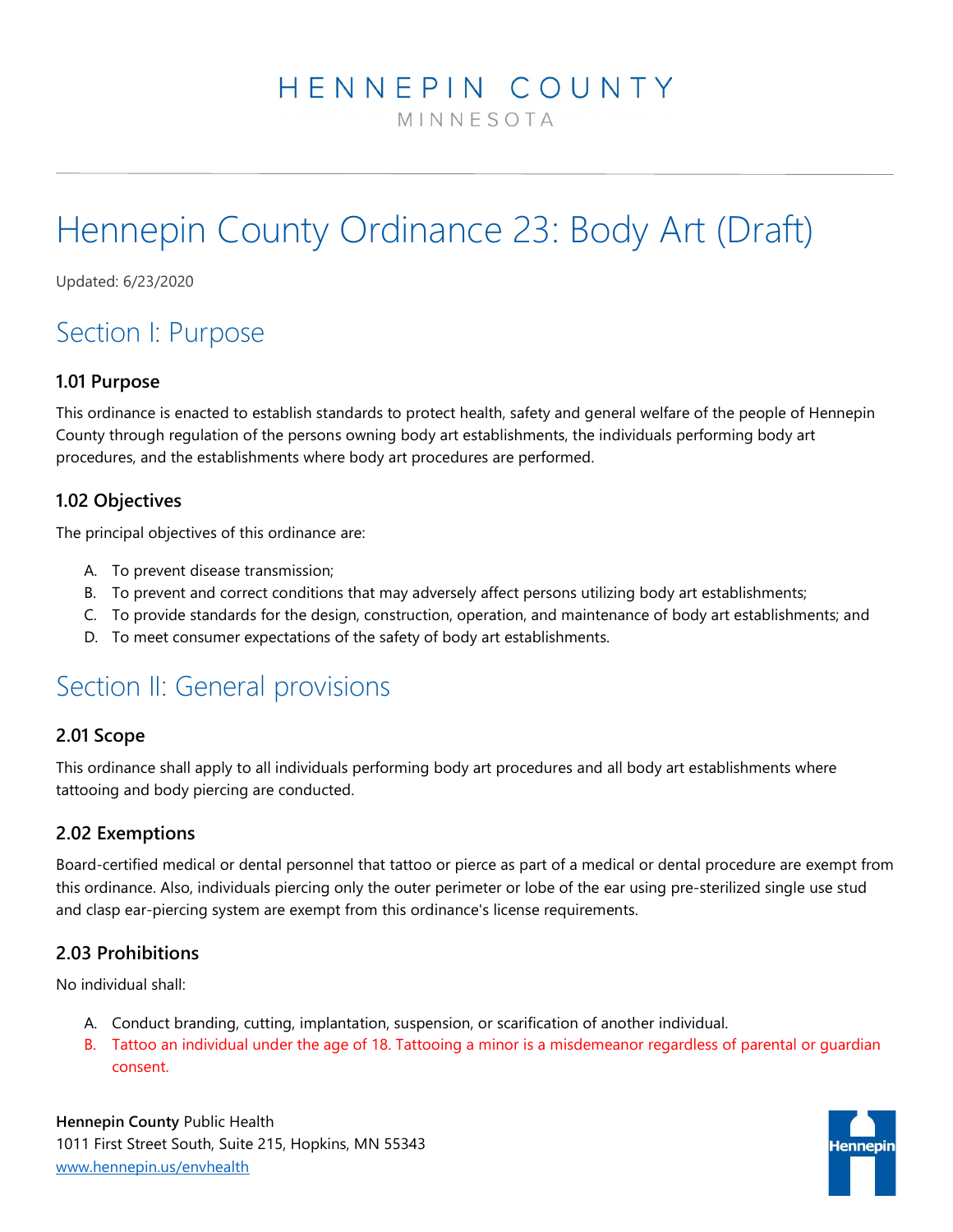- C. Pierce the genitalia or nipples of a minor.
- D. Practice tattooing or piercing while under the influence of alcohol, controlled substances as defined in Minnesota Statutes, section 152.01, subd. 4, or hazardous substances as defined in the rules adopted under Minnesota Statutes, Chapter 182; or
- A. Operate a body art establishment or perform body art procedures as described in this ordinance without a license.

### 2.04 Jurisdiction

This ordinance shall apply to all body art establishments located in Hennepin County. This ordinance is not intended to preempt any local zoning or health ordinances applicable to body art establishments.

# Section III: Definitions

#### 3.01 "Aftercare"

Means written instructions given to the client, specific to the procedure(s) rendered, on caring for the body art and surrounding area. These instructions shall include information on when to seek medical treatment.

### 3.02 "Antiseptic"

Means an agent that destroys disease-causing microorganisms on human skin or mucosa.

### 3.03 "Apprentice"

Means an individual working under the direct supervision of a licensed technician(s) in a licensed body art establishment to learn the skills of the trade.

#### 3.04 "Apprenticeship"

Means an agreement an apprentice has with a licensed technician(s) learning the skills of tattooing or piercing while working under the direct supervision of a licensed technician(s) in a licensed establishment.

### 3.05 "Body art"

Means physical body adornment using, but not limited to, the following techniques: body piercing, tattooing, and cosmetic tattooing. This definition does not include practices that are considered part of a medical procedure performed by board certified medical or dental personnel, such as, but not limited to, implants under the skin. Such medical procedures shall not be performed in a body art establishment. This ordinance definition shall not include piercing of the outer perimeter or lobe of the ear using pre-sterilized single use stud and clasp ear piercing system.

#### 3.06 "Body art establishment"

Means any place or premise, whether public or private, temporary or permanent in nature or location, where the practices of body art, whether or not for profit, are performed.

### 3.07 "Body piercing"

Means the penetration or puncturing of human skin by any method, for the purpose of inserting jewelry or other objects, in or through the human body. "Body Piercing" shall not refer to any medical procedure performed by board certified medical or dental personnel. Also, "Body Piercing" shall not refer to the puncturing of the outer perimeter or lobe of the ear using pre-sterilized single use stud and clasp ear-piercing system.

#### 3.08 "Body scarification or scarring"

Shall mean any method of applying a scar to the body for the purpose of creating a permanent mark or design on the skin.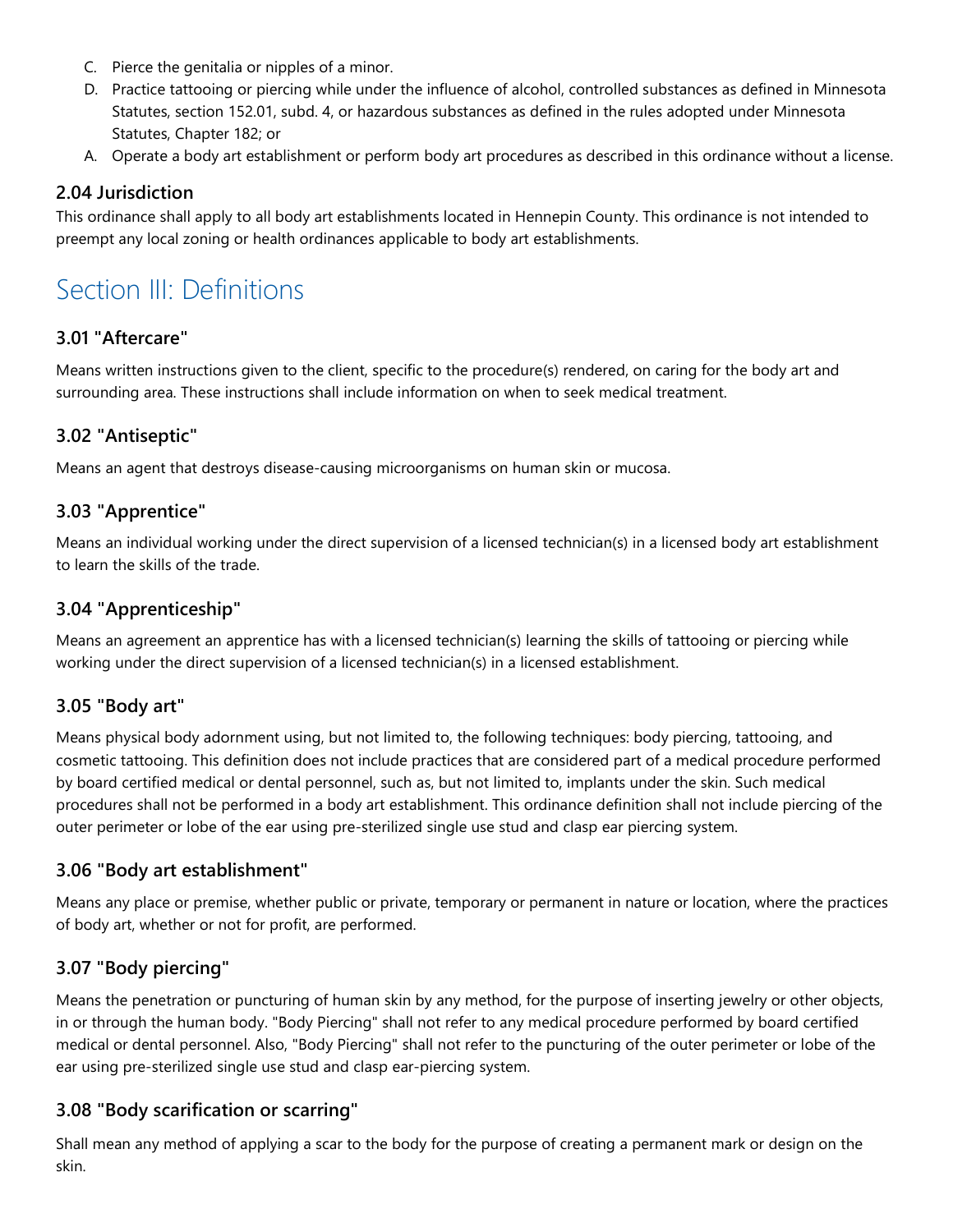# 3.09 "Branding"

Shall mean any method using heat, cold, or any chemical compound to apply a scar to the body for the purpose of creating a permanent mark or design on the skin.

### 3.10 "Contaminated waste"

Means any liquid or semi-liquid blood or other potentially infectious materials; contaminated items that would release blood or other potentially infectious materials in a liquid or semi-liquid state if compressed; items that are caked with dried blood or other potentially infectious materials and are capable of releasing these materials during handling; sharps and any wastes containing blood and other potentially infectious materials, as defined in Code 29 of Federal Regulations Part 1910.1030, known as "Occupational Exposure to Bloodborne Pathogens."

# 3.11 "Cosmetic Tattooing"

Generally referring to permanent or semi-permanent makeup. See definition of tattooing.

# 3.12 "Cutting"

Means the practice of cutting the skin, mucosa or part of the body to create a permanent scar or division of tissue for the purpose of body art. "Cutting" shall not refer to any medical procedure performed by board certified medical or dental personnel.

### 3.13 "Disinfection"

Means the destruction of disease-causing microorganisms on inanimate objects or surfaces, thereby rendering the objects safe for use or handling.

### 3.14 "Equipment"

Means all machinery, including fixtures, containers, vessels, tools, devices, implements, furniture, display and storage areas, sinks, and all other apparatus and appurtenances used in the operation of a body art establishment.

### 3.15 "Establishment plan"

Means a to-scale drawing of the establishment's layout illustrating the requirements of this ordinance.

### 3.16 "Guest artist"

Means an individual who performs body art procedures under a current technician license or meets the apprenticeship requirements of section 4.04.

### 3.17 "Handsink"

Means a lavatory equipped with hot and cold water held under pressure, used solely for washing hands, wrists, arms or other portions of the body

### 3.18 "Health authority"

Means the Hennepin County Public Health Department, its designated employees, or other designated agents.

# 3.19 "Hot water"

Means water at least 110° F.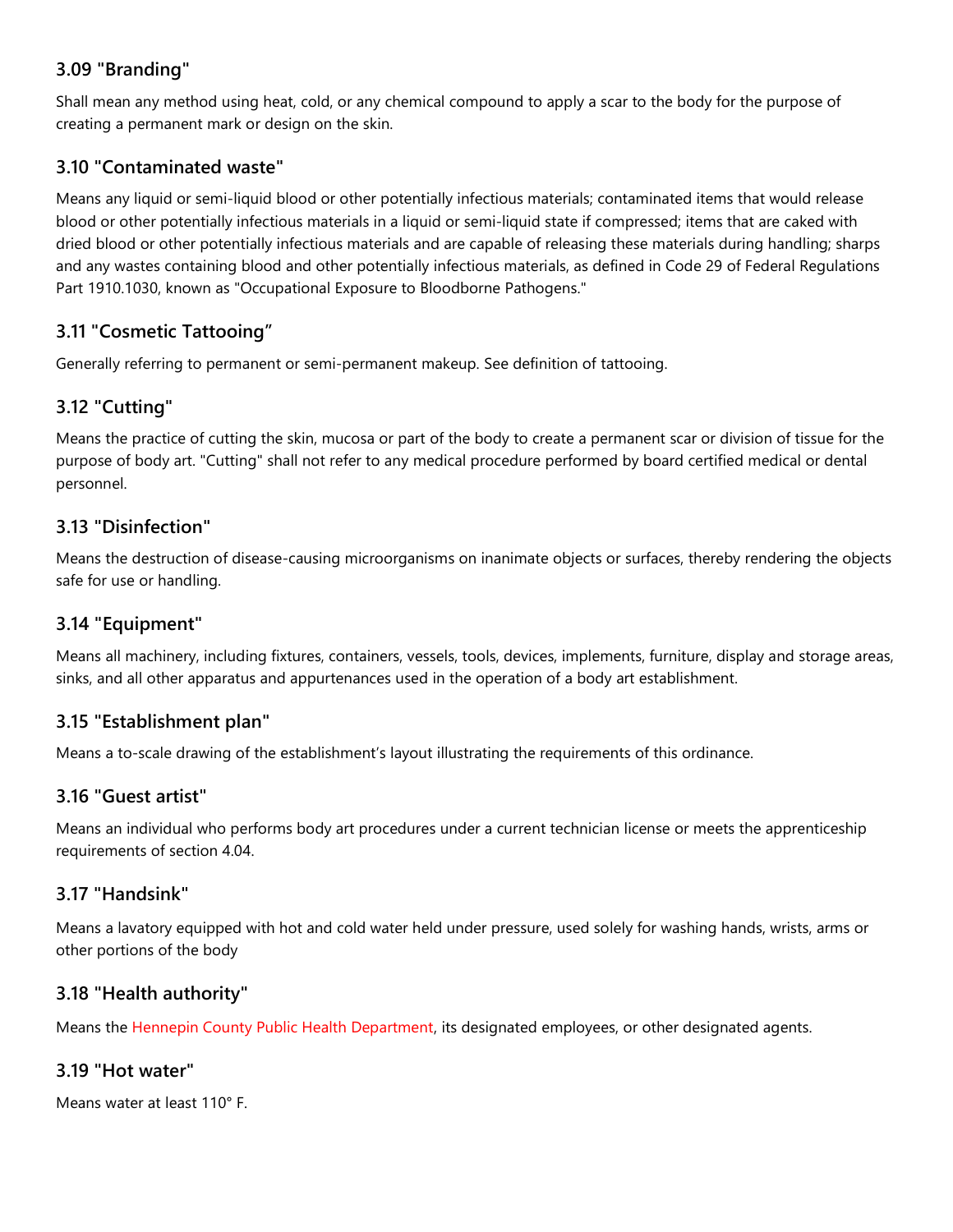# 3.20 "Implanting"

Means to fix or set securely an object entirely below the dermis and includes, but is not limited to, 3-dimensional body art applications. Implanting does not include medical procedures including, but not limited to, pacemaker insertion, cosmetic surgery, and reconstructive surgery performed by board certified medical and dental personnel.

### 3.21 "Individual"

Means a human being.

### 3.22 "Jewelry"

Means any personal ornament inserted into a newly pierced area.

### 3.23 "Liquid chemical germicide"

Means a disinfectant or sanitizer registered with the Environmental Protection Agency.

### 3.24 "Operator or technician"

Means any individual who controls, operates, manages, conducts or practices body art activities at a body art establishment and who is responsible for compliance with these regulations, whether actually performing body art activities or not. The term includes technicians who work under the direction of the operator and perform body art activities.

### 3.25 "Person"

Means any individual, partnership, corporation, or association.

### 3.26 "Procedure area"

Means the physical space or room used solely for conducting body art procedures.

# 3.27 "Procedure surface"

Means the surface area of furniture or accessories that may come into contact with the client's clothed or unclothed body during a body art procedure. "Procedure Surface" also means the area of the client's skin where the body art procedure is to be performed and the surrounding area, or any other associated work area requiring sanitizing.

### 3.28 "Remodel"

Means any change to the current establishment requiring either a building or trades permit for the work to proceed. "Remodel" does not include changes to the front desk area, waiting area, painting, wallpapering, or carpeting, even if a permit is otherwise required. Adding a new workstation, plumbing changes, or expanding into an adjacent space to add workstations are examples of remodeling. "Remodeling" also means any changes to an establishment plan previously submitted to the Health Authority.

# 3.29 "Sanitization (or to sanitize)"

Means a process of reducing the numbers of microorganisms on clean surfaces and equipment to a safe level.

# 3.30 "Safe level"

Means not more than 50 colonies of microorganisms per 4 square inches of equipment or procedure surface.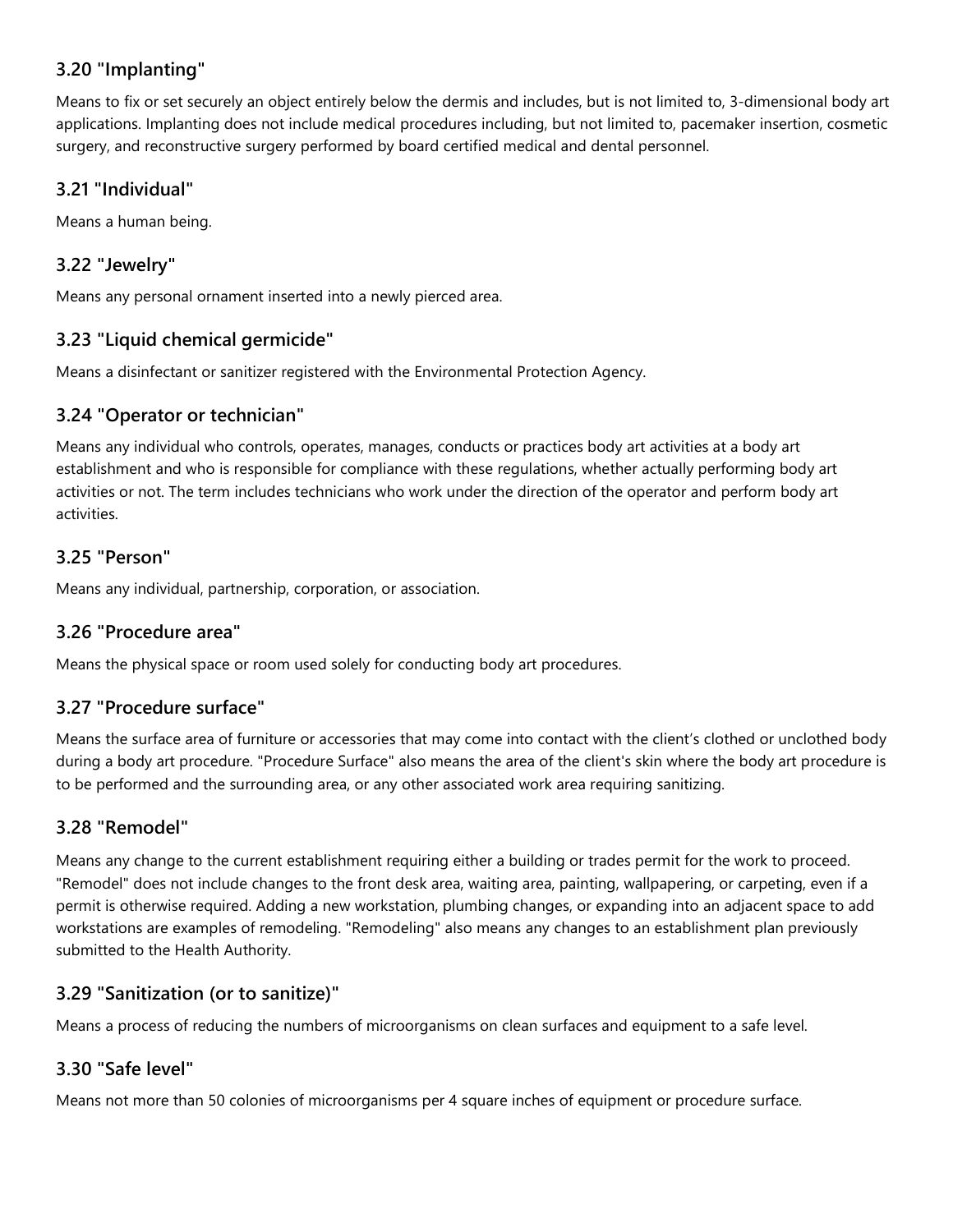# 3.31 "Sharps"

Means any object (sterile or contaminated) that may purposefully or accidentally, cut or penetrate the skin or mucosa including, but not limited to, pre-sterilized single use needles, scalpel blades, and razor blades.

### 3.32 "Sharps container"

Means a puncture-resistant, leak-proof container that is closed for handling, storage, transportation and disposal. The "Sharps Container" shall be labeled with the international biohazard symbol.

### 3.33 "Single use"

Means products or items intended for one time use and are disposed of after use on each client. Examples of "Single Use" items include cotton swabs or balls, tissues or paper products, paper or plastic cups, gauze and sanitary coverings, razors, piercing needles, tattoo needles, stencils, ink cups, and protective gloves.

# 3.34 "Standard (universal) precautions"

Means a set of guidelines and controls, published by the Center for Disease Control (CDC) as "guidelines for prevention of transmission of human immunodeficiency virus and hepatitis B virus to health-care and public-safety workers" in Morbidity and Mortality Weekly Report (MMWR), June 23, 1989, Vol. 38, No. S-6, and as "recommendation for preventing transmission of human immunodeficiency virus and hepatitis B virus to patients during exposure-prone invasive procedures," in MMWR, July 12, 1991, Vol. 40, No. RR-8. This method of infection control requires the employer and the employee to assume that all human blood and specified human body fluids are infectious for HIV, HVB and other blood pathogens. Precautions include handwashing, gloving, personal protective equipment, injury prevention, and proper handling and disposal of needles, other sharp instruments, and blood and body fluid contaminated products.

### 3.35 "Sterilization"

Means a process resulting in the destruction of all forms of microbial life, including highly resistant bacterial spores.

# 3.36 "Suspension"

Means the piercing of human tissue with large gauge fishing hooks or other piercing apparatus to raise or lower an individual with pulleys or other apparatus.

# 3.37 "Tattooing"

Means any method of placing ink or other pigments into or under the skin or mucosa with needles or any other instruments used to puncture the skin, resulting in permanent coloration of the skin or mucosa. This includes all forms of cosmetic tattooing.

# 3.38 "Temporary event"

Means any place or premise operating at a fixed location where an operator performs body art procedures for no more than 21 days in conjunction with a single event or celebration.

# Section IV: Administration

### 4.01 Administrative procedures

Provisions of the Hennepin County Administrative Ordinance, Ordinance No. 1, County Licenses, Procedures-Criminal Penalty Ordinance that are not covered by this ordinance and do not conflict with provisions of this ordinance shall apply as if fully set forth herein.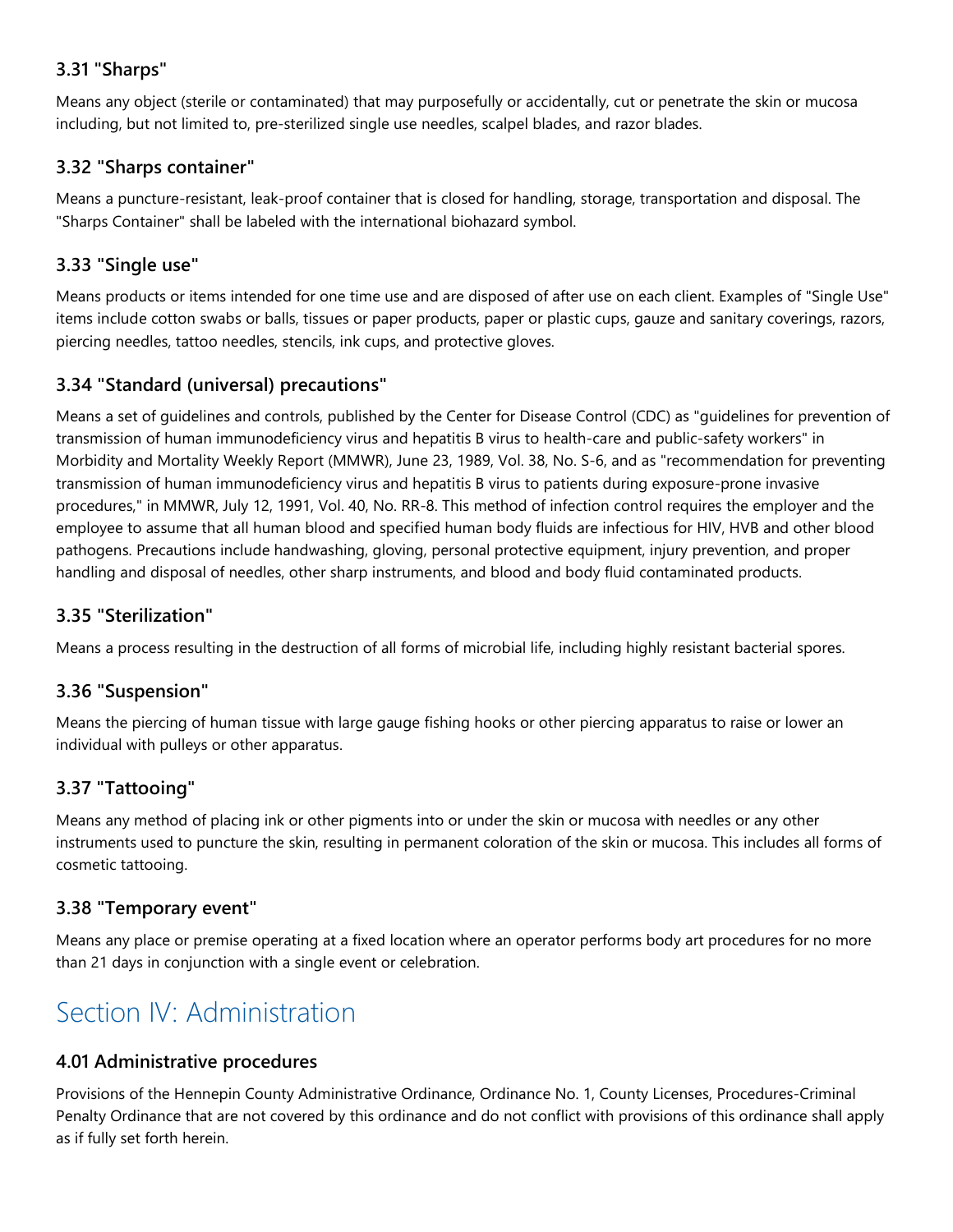### 4.02 License required

No person shall own or operate a body art establishment without an establishment license. Nor shall any individual perform body art procedures or engage in any enterprises described in Section 2, unless a technician license has been obtained. Each license shall be obtained from the Health Authority pursuant to this ordinance and the Hennepin County Administrative Ordinance, Ordinance No. 1.

### 4.03 Licensing procedure

- A. All establishment license applications, new and renewal, shall be made upon forms furnished by the Health Authority. The license application shall describe the general nature of the business, the location, and any other information deemed necessary by the Health Authority.
- B. Each technician must possess a license from the Minnesota Department of Health as defined in MN Statutes 146B.02, Subd. 9b.

### 4.04 Apprenticeship and guest artist procedure

- A. No individual shall start an apprenticeship or conduct body art procedures as a temporary technician, until a licensed technician registers the individual with the Minnesota Department of Health based on MN Statutes 146B.03, Subd. 7 and Subd. 7a.
- B. Guest artists must meet the temporary licensure requirements from MN Statues 146B.04.

### 4.05 Location restricted

No individual shall engage in body art activities at any place other than a licensed establishment.

### 4.06 License expiration

Licenses issued pursuant to this ordinance shall commence and expire on the dates indicated on the license certificate with the exception of temporary event licenses. Licenses for temporary events shall be applied to the Health Authority at a minimum of seven (7) days prior to the start of the event. Temporary event licenses shall be issued for the specific days and hours of operation specified on the application and approved by the Health Authority.

### 4.07 Transfer and display of license

Only a person who complies with the requirements of this ordinance shall be entitled to receive a license. A license shall not be transferable as to person or place. A valid license shall be located onsite and visibly posted to the public.

### 4.08 Temporary events

Temporary body art establishments and individuals conducting body art procedures at a temporary event must meet the requirements of this ordinance.

# Section V: Inspection and plan review

### 5.01 Inspection required

The Health Authority shall inspect each body art establishment:

- A. Before issuing a license for a new establishment;
- B. As part of a construction or remodeling plan review;
- C. As part of a complaint investigation; or
- D. At least once per year for a routine inspection.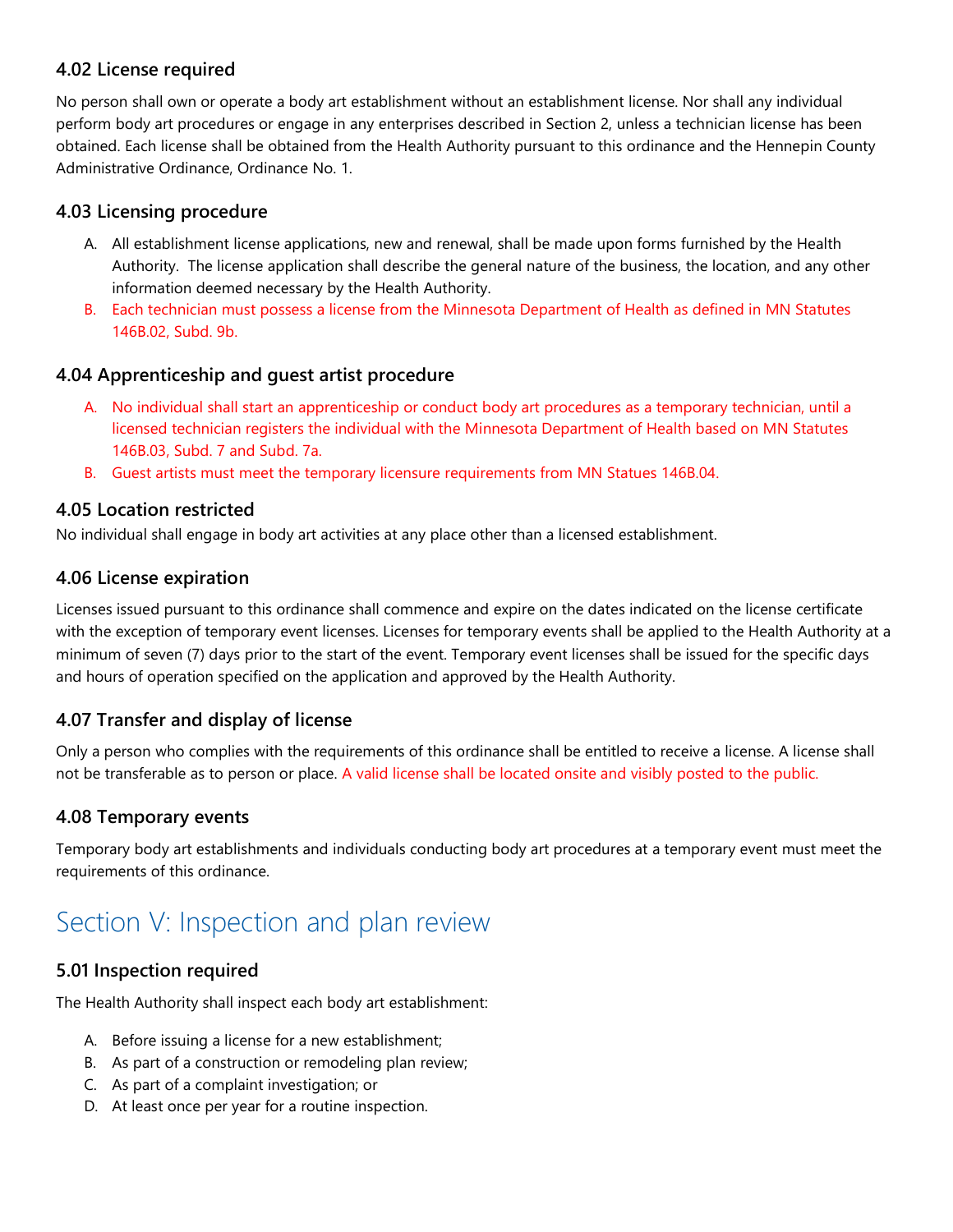# 5.02 Construction inspections

The body art establishment shall be constructed in conformance with the approved plans. A statutory or home rule charter city shall not issue a building permit for a body art establishment or remodeling or alteration permit for such establishment until such plans have the approval of the Health Authority. The Health Authority shall inspect the body art establishment as frequently as necessary during the construction to ensure that the construction occurs in conformance with this ordinance. The Health Authority shall conduct a final construction inspection prior to the start of operations and issuance of a license.

### 5.03 Access to premises and records

The operator of the body art establishment shall, upon request of the Health Authority and after proper identification, permit access to all parts of the establishment at any reasonable time, for the purpose of inspection. The operator shall allow review of any records necessary for the Health Authority to ascertain compliance to this ordinance.

### 5.04 Interference with the health authority

No person shall interfere with or hinder the Health Authority in the performance of its duties, or refuse to permit the Health Authority to make such inspections.

### 5.05 Removal and correction of violations

Operator(s) or technician(s) shall correct or remove each violation upon receipt of an inspection report giving notification of one or more violations of this ordinance in a reasonable length of time as determined by the Health Authority. The length of time for the correction or removal of each such violation shall be noted on the inspection report. Failure to remove or correct each violation within the time period noted on the inspection report shall constitute a separate violation of this ordinance. The Health Authority may issue orders to halt construction or remodeling, or to take corrective measures to ensure compliance with this ordinance.

# Section VI: Grounds for emergency closure

# 6.01 Single violations

If any of the following conditions exist, the operator(s) or technician(s) may be ordered to discontinue all operations of the body art establishment. Body art establishments shall only reopen with permission from the Health Authority.

- A. Failure to possess a license required by this ordinance;
- B. Evidence of a sewage backup in an area of the establishment where body art activities are conducted;
- C. Lack of potable, plumbed, hot or cold water to the extent that hand washing, or toilet facilities are not operational;
- D. Lack of electricity or gas service to the extent that hand washing, lighting, or toilet facilities are not operational;
- E. Significant damage to the body art establishment due to tornado, fire, flood, or other disasters;
- F. Evidence of an infestation of rodents or other vermin;
- G. Evidence of contamination, filthy conditions, untrained staff or poor personal hygiene;
- H. Any time a public health nuisance exists;
- I. Using instruments or jewelry that are not sterile;
- J. Failure to maintain required records;
- K. Failure to use gloves as required;
- L. Failure to properly dispose of sharps, blood or body fluids, or blood or body fluid contaminated items;
- M. Failure to properly report complaints of potential blood borne pathogen transmission to the Health Authority;
- N. Evidence of violations to Section 2.03 of this ordinance; or
- O. Evidence of a positive spore test on the sterilizer. This does not apply to facilities with the option of using disposable tattoo equipment.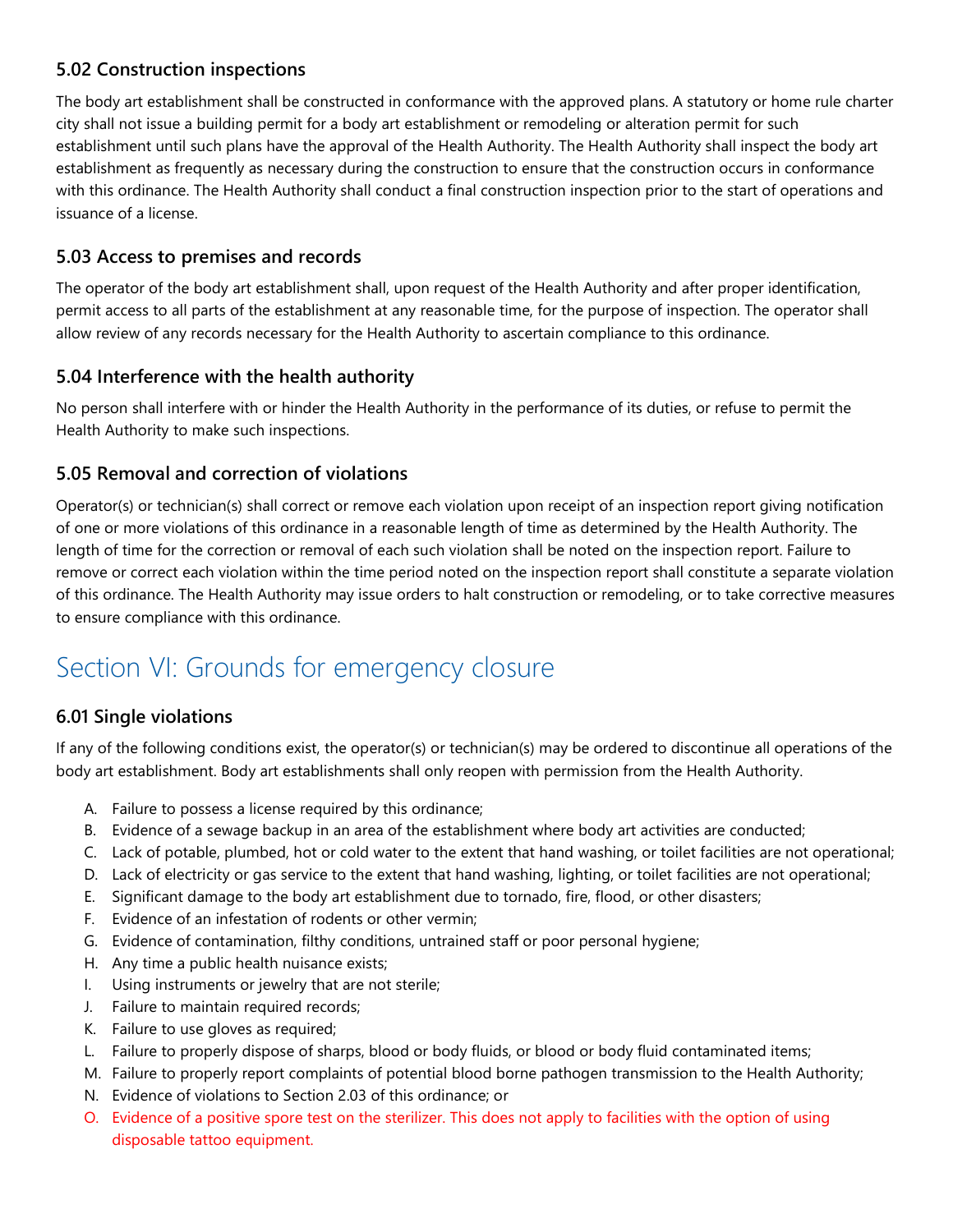# Section VII: Standards for health and safety

No operator or body art establishment shall engage in body art activities without complying with the following regulations:

# 7.01 Facilities

- A. Any new or remodeled establishment shall submit to the Health Authority a to-scale establishment plan in sufficient detail to ascertain compliance with conditions in this ordinance.
- B. There shall be no less than forty-five (45) square feet of floor space for each procedure area. The procedure area(s) must be separated from the bathroom, retail sales area, hair salon area, or any other area that may cause potential contamination of work surfaces. For clients requesting privacy, dividers, curtains, or partitions at a minimum shall separate multiple procedure areas.
- C. Establishments shall have a readily accessible handsink that is not in a public restroom and is equipped with:
	- 1. Hot and cold running water under pressure;
	- 2. No touch faucet controls such as wrist or foot operated;
	- 3. Liquid hand soap;
	- 4. Single use paper towels; and
	- 5. A garbage can.
- D. Every establishment shall have at least one available bathroom equipped with a toilet and a hand lavatory. The hand lavatory shall be supplied with:
	- 1. Hot and cold running water under pressure;
	- 2. Liquid hand soap;
	- 3. Single use paper towels or mechanical hand drier/blower;
	- 4. A garbage can;
	- 5. A door that closes; and
	- 6. Adequate ventilation.
- E. The establishment shall have an artificial light source equivalent to 20 foot-candles at three feet above the floor. At least 100 foot-candles of light shall be provided at the level where body art procedures are performed, where sterilization takes place, and where instruments and sharps are assembled.
- F. All procedure surfaces shall be smooth, nonabsorbent and easily cleanable. Procedure surfaces shall be cleaned and sanitized after each client.
- G. All ceilings shall be in good condition.
- H. All walls and floors shall be free of open holes or cracks and washable.
- I. All facilities shall be maintained in good working order.
- J. All facilities shall be maintained in a clean and sanitary condition.
- K. No establishment shall be used or occupied for living or sleeping quarters.
- L. Only service animals may be allowed in the establishment. No animals shall be allowed in the procedure area(s).
- M. Effective measures shall be taken by the operator to prevent entrance, breeding, and harborage of insects, vermin, and rodents in the establishment.

# 7.02 Equipment and instruments

- A. All reusable instruments shall be thoroughly washed to remove all organic matter, rinsed, and sterilized before and after use. All jewelry and equipment used as part of a piercing procedure shall be sterilized before use.
- B. Piercing and tattoo needles shall be single use needles and must be sterilized before use. Pre sterilized needles for tattoo and piercing procedures are approved if they meet FDA standards (such as Ethylene Oxide Gas)
- C. All sterilization shall be conducted using steam heat. Steam heat sterilization units shall be operated according to the manufacturer's specifications.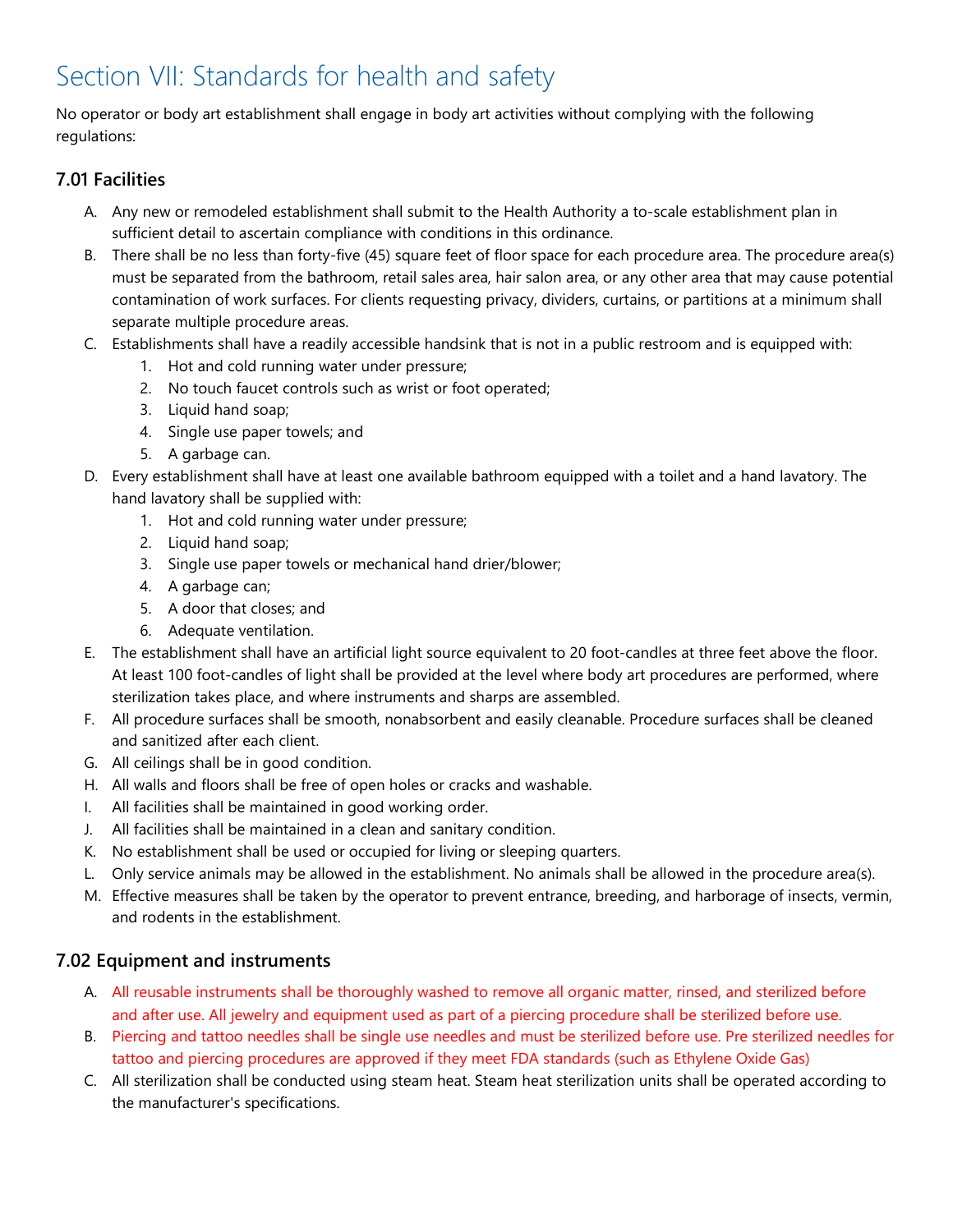- D. At least once every 30 days, a spore test shall be conducted on the sterilizer to ensure that it is working properly. If a positive spore test result is received, the sterilizer cannot be used until a negative result is obtained. This may result in ceasing operation until the situation is corrected.
- E. Jewelry must be made of surgical implant grade stainless steel, solid 14k or 18k white or yellow gold, niobium, titanium or platinum, and/or a dense low-porosity plastic. Jewelry must be free of nicks, scratches or irregular surfaces and must be properly sterilized prior to use.
- F. All inks, dyes, and other pigments shall be specifically manufactured for tattoo procedures. The mixing of approved inks, dyes, or pigments, or their dilution with distilled water or alcohol is acceptable. Inks that are mixed and saved for future use must be dated with the nearest expiration date of the original ink bottles, and discarded or used on or before said date. The original ink bottles must be kept on-site until the mixed ink is discarded.
- G. Immediately before applying a tattoo, the quantity of the dye used shall be transferred from the dye bottle and placed into single use paper or plastic cups. Upon completion of the tattoo, these single use cups and their contents shall be discarded.
- H. All tables, chairs, furniture or other procedure surfaces that may be exposed to blood or body fluids during the tattooing or piercing procedure shall be constructed of stainless steel, or other suitable material that will allow complete sanitization, and shall be sanitized between uses with a liquid chemical germicide. Porous and noncleanable furniture and decor is not allowed in the procedure area.
- I. Single use towels or wipes shall be provided to the client. These towels shall be dispensed in a manner that precludes contamination and disposed of in a cleanable garbage container with a liner.
- J. All bandages and surgical dressings used shall be sterile or bulk-packaged clean and stored in a clean, closed container.
- K. All equipment and instruments shall be maintained in a good working order and in a clean and sanitary condition.
- L. All instruments and supplies shall be stored clean and dry in covered containers.

### 7.03 Skin preparation

- A. Whenever it is necessary to shave the skin, a new disposable razor must be used for each client.
- B. The skin area subject to a body art procedure must be thoroughly cleaned with soap and water, rinsed thoroughly, and swabbed with an antiseptic solution. Only single use towels or wipes shall be used in the skin cleaning process.
- C. No body art procedure shall be performed on any area of the skin where there is an evident infection, irritation, or open wound.

# 7.04 Hand washing and hygiene

- A. Each technician shall scrub his or her hands and wrists thoroughly for 20 seconds before and after performing a body art procedure.
- B. Technicians with skin infections of the hand shall not perform body art procedures.
- C. The technician must wash his or her hands after contact with the client receiving the procedure or after contact with potentially contaminated articles.
- D. Technicians shall wear clean clothing and use a disposable barrier such as a lap cloth when performing body art procedures.
- E. For each client, single use disposable barriers shall be provided on all equipment used as part of the procedure that cannot be sterilized according to 7.02 A. Examples may include, but not limited to spray bottles, procedure light fixture handles, tattoo machines and cords.
- B. Technicians shall not smoke, eat, or drink while performing body art procedures. This includes the use of electronic smoking devices.

# 7.05 Glove use

A. Single use gloves of adequate size and quality as to preserve dexterity shall be used for touching clients, for handling sterile instruments, or for handling blood or body fluids.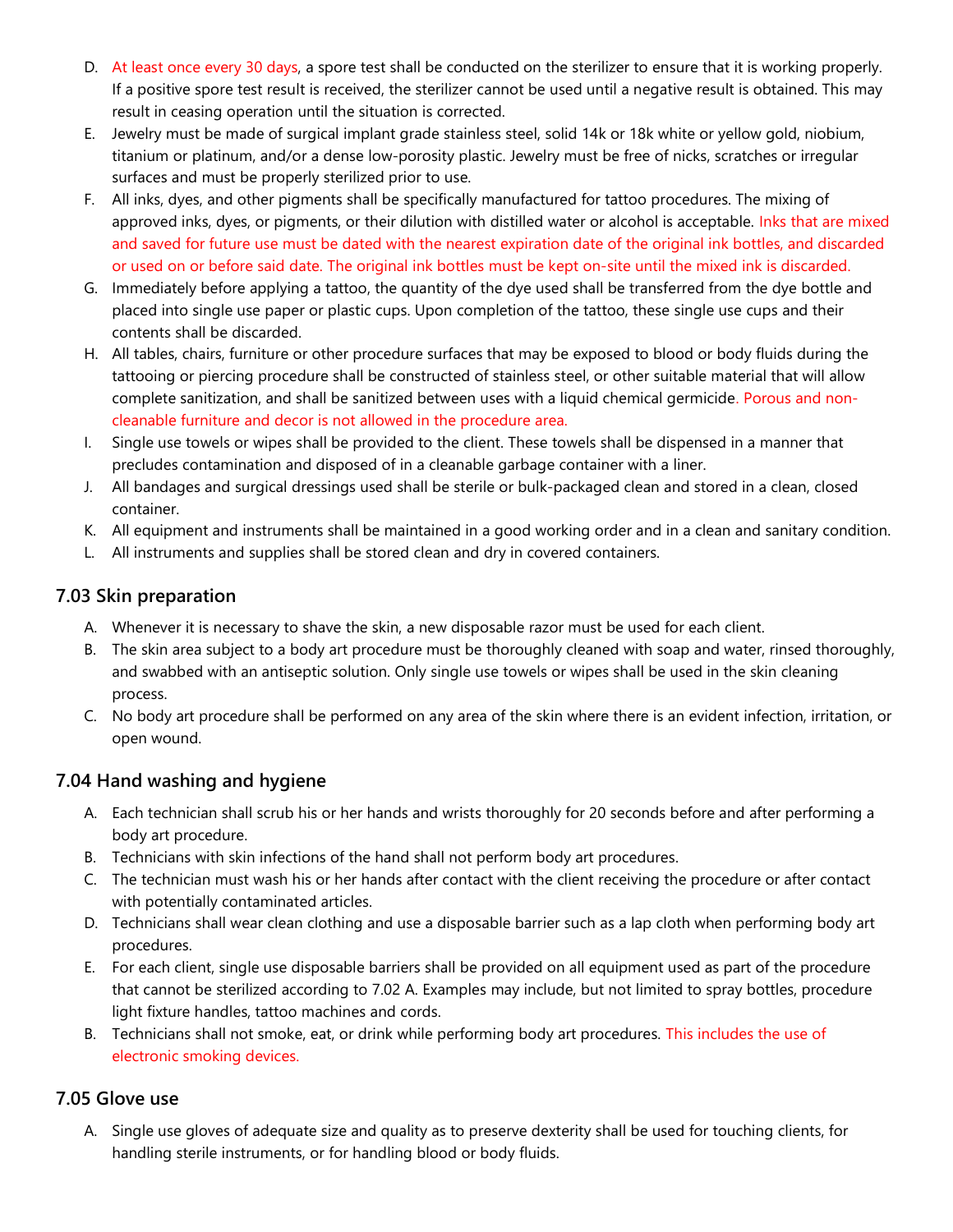- B. Gloves must be changed if they become damaged; they come into contact with any potentially contaminated surface or objects; or they come in contact with a third person.
- C. At a minimum, gloves shall be discarded after the completion of a procedure on a client.
- D. Hands and wrists must be washed before putting on a clean pair of gloves and after removing a pair of gloves.
- E. Gloves shall not be reused.

# 7.06 Proper handling and disposal of needles, other sharp instruments, blood, other body fluids, and contaminated products

- A. Contaminated waste that may release liquid blood or body fluids when compressed or that may release dried blood or body fluids when handled, must be placed in an approved "red" bag that is marked with the international biohazard symbol. It must be disposed of by a licensed waste hauler at an approved site, or at a minimum, in accordance with the requirements contained in 29 CFR Part 1910.1030, Occupational Exposure to Bloodborne Pathogens.
- B. Contaminated waste that does not release liquid blood or body fluids or that may release dried blood when compressed or handled may be placed in a covered receptacle and disposed of through normal, approved disposal methods.
- C. Sharps ready for disposal shall be disposed of in an approved sharps container.
- D. Storage of contaminated waste on-site shall not exceed the period specified by 29 CFR Part 1910.1030, Occupational Exposure to Bloodborne Pathogens.

# Section VIII: Technician requirements and professional standards

### 8.01 Technician information

The following information shall be kept on file for three years on the premises and available for inspection by the Health Authority for each technician or apprentice:

- A. Full name;
- B. Home address;
- C. Home phone number;
- D. Date of birth;
- E. Identification photo;
- F. Exact duties; and
- C. Proof of a license from the Minnesota Department of Health, guest artist registration or current apprenticeship registration.
- D. Proof of an approved bloodborne pathogen certification.

# 8.02 Establishment information

The following information shall be kept on file for three years on the premises and available for inspection by the Health Authority:

- A. A description of all body art procedures performed at the establishment.
- B. An inventory of instruments, body jewelry, sharps, and inks or pigments used for all procedures including the names of manufacturers, serial and lot numbers. Invoices or orders shall satisfy this requirement.
- C. Copies of spore tests conducted on the sterilizer.
- D. A copy of this ordinance shall be available at all times on premises.

# 8.03 Client records

A. No technician shall tattoo an individual under the age of 18 years. Tattooing a minor is a misdemeanor regardless of parental or guardian consent according to Minnesota Statutes 146B.07, Subd. 2, 5b.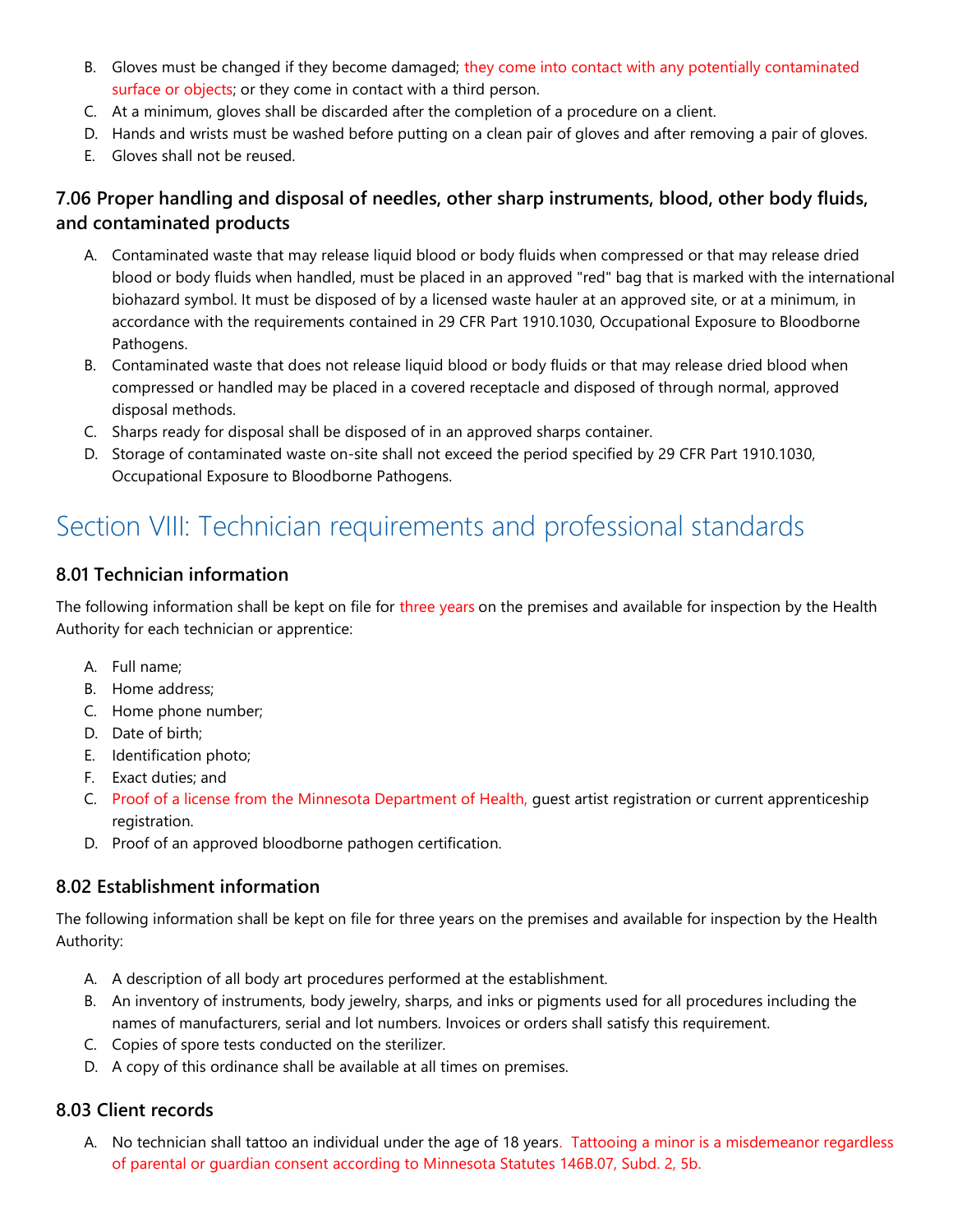- B. No technician shall pierce a minor without written permission from a custodial parent given in person at the establishment. Nipple and genital piercing is prohibited on minors regardless of parental consent.
- C. A technician shall require proof of age from clients before performing any body art procedure. Proof of age must be established by one of the following methods:
	- 1. A valid driver's license or identification card issued by the State of Minnesota, or other state, and including the photograph and date of birth of the person;
	- 2. A valid military identification card issued by the United States Department of Defense;
	- 3. A valid passport;
	- 4. A resident alien card; or
	- 5. A tribal identification card.
- D. Before performing any body art procedure, the technician must provide the client with a medical release form that indicates whether the client has any of the following. These must be marked individually on the form.
	- 1. Diabetes;
	- 2. A history of hemophilia;
	- 3. A history of skin diseases, skin lesions, or skin sensitivities to soap, disinfectants, etc.;
	- 4. A history of allergies to metals;
	- 5. A history of epilepsy, seizures, fainting or narcolepsy;
	- 6. A condition where the client takes medications, such as anticoagulants, that thin the blood and/or interferes with blood clotting; or
	- 7. Any other information that would aid the technician in body art procedure process evaluation.
	- 8. The form must include a statement informing the client that the technician shall not perform a body art procedure if the client fails to complete or sign the release form, and the technician may decline to perform a body art procedure if the client has any identified health conditions.
	- 9. The technician shall ask the client to sign and date the release form confirming that the information listed in Section 8.03, D(1-7) was obtained and that the information is accurate.
- E. Before administering a body art procedure, the client must sign and date a consent form. The consent form shall disclose:
	- 1. That any tattoo should be considered permanent; it may only be removed with a surgical procedure; and any effective removal may leave scarring; or
	- 2. That any piercing may leave scarring.
- F. Body art procedures shall not be performed on any individual who appears to be under the influence of alcohol; controlled substances as defined in Minnesota Statutes, Section 152.01, subd. 4; or hazardous substances as defined in rules adopted under Minnesota Statutes, Chapter 182.

# 8.04 Client record maintenance

The body art establishment operator shall maintain proper records for each client. The records of the procedure shall be kept for three years and shall be available for inspection by the Health Authority upon request. The records shall include the following:

- A. The date of the procedure.
- B. Record of information on picture identification showing name, age, and current address of the client.
- C. Copy of the medical release and consent forms signed and dated by the client.
- D. The nature of the body art procedure performed.
- E. The name and license number of the technician performing the procedure.
- F. A copy of the consent form to perform a piercing procedure on a minor with required signatures as defined in 8.03, B.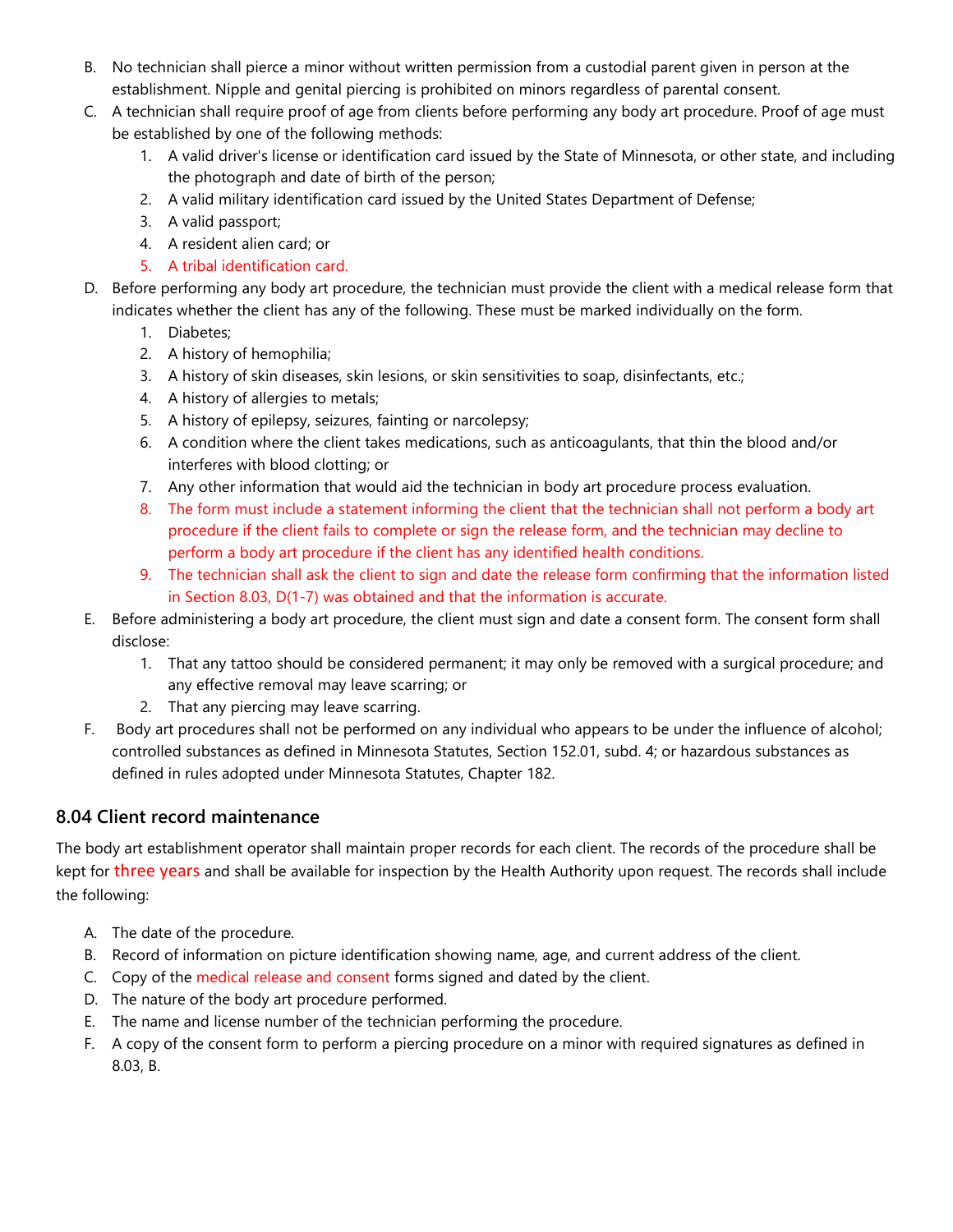### 8.05 Under the influence

No technician shall perform body art procedures while under the influence of alcohol, controlled substances as defined in Minnesota Statutes, section 152.01, subd. 4, or hazardous substances as defined in the rules adopted under Minnesota Statutes, Chapter 182.

### 8.06 Aftercare

Technicians shall provide each client with printed instructions on recommended care of the body art during the healing process.

### 8.07 Notification

Operators and technicians shall notify the Health Authority immediately of any reports they receive of a potential bloodborne pathogen transmission.

### 8.08 Industry self-survey and training responsibility

Every licensee of a body art establishment shall arrange for and maintain a program of sanitation self-inspection conducted by the owner, operator, technician, or apprentice and approved by the Health Authority. The self-inspection program shall include written policies, appropriate forms for logging self-inspections, and evidence that routine selfinspection of all aspects of the body art establishment takes place. A description of the body art establishment selfinspection program shall be available for review.

# Section IX: Fees

### 9.01 License fees

Fees for licenses and plan review issued hereunder shall be those established from time to time by resolution of the Hennepin County Board of Commissioners. An additional fee shall be charged for each additional service or operation that is separate, distinct or unique from the central or main body art establishment, as determined by the Health Authority.

### 9.02 Late fees

If work has commenced prior to approval of construction or remodeling plans, late fees may be assessed in accordance with the fee schedule.

# 9.03 Prorating

If a body art establishment license application is received by the Health Authority between November 1 through January 31 of a licensing year, the license fee due shall be prorated to half of the fee required for the annual license for that year.

# Section X: Separability

If any provision or application of this ordinance is held invalid, that invalidity shall not affect other provisions or applications of this ordinance.

# Section XI: Penalty

A person shall be guilty of a misdemeanor and upon conviction thereof, shall be punished as provided by law if he/she:

Violates this ordinance or who permits a violation to exist on the premises under his/her control; or fails to take action to abate the existence of the violation(s) within a specified time period, when ordered or notified to do so by the Health Authority.